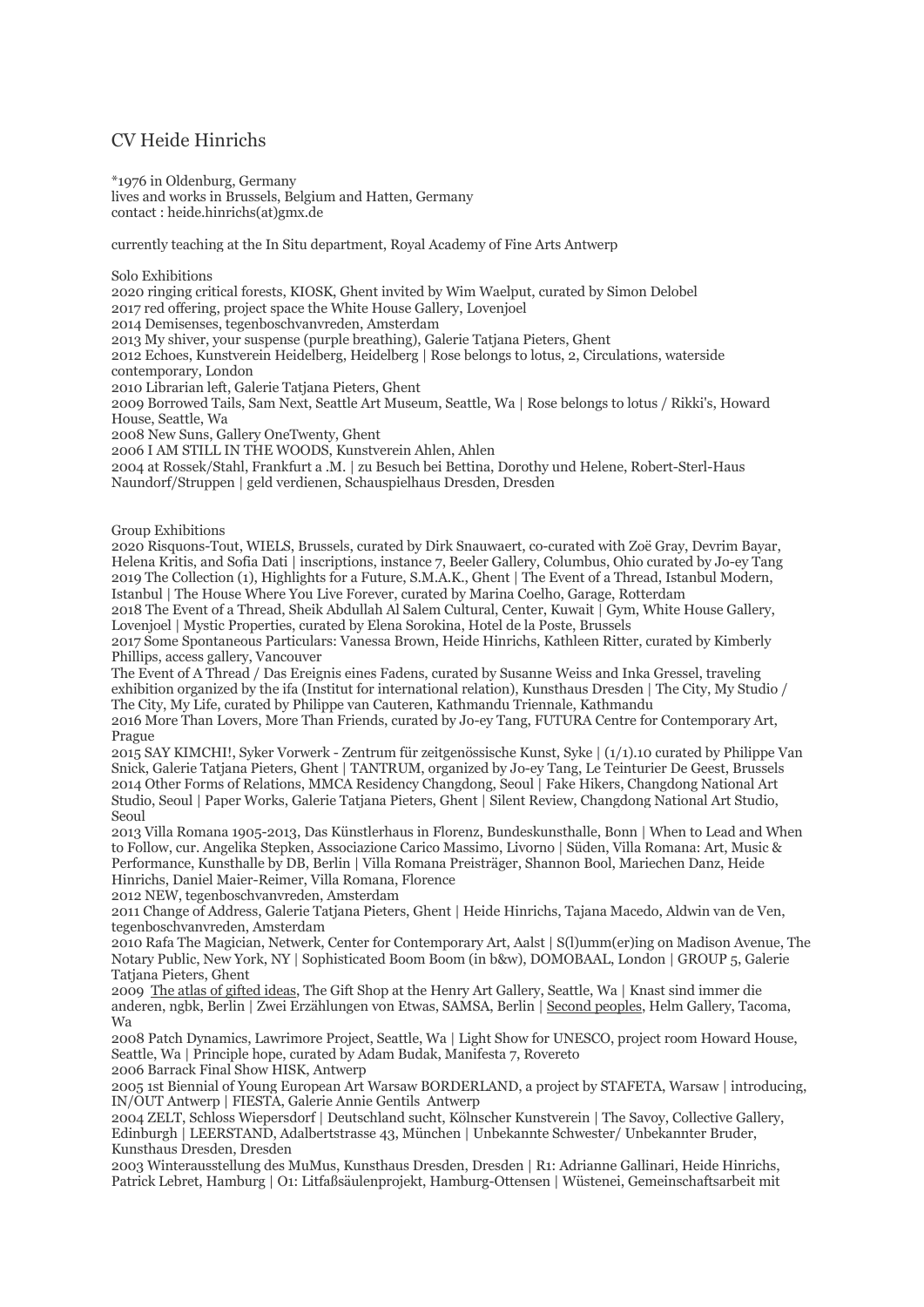Susanne Hanus, k4-Forum, Saarbrücken und Tachometerdienst, Dresden | the state of the upper floor: panorama, Münchener Kunstverein, München | paradise, oh paradise, Konkordienplatz, Dresden 2002 Verheissung, Gemeinschaftsarbeit mit Susanne Hanus, Pförtnerhaus Dresden | Diplomausstellung, HfBK Dresden | DOBRY SURROUND Bischofsweg, Dresden | Origami rückwärts, Techno Plus, Paris 2001 'insgesamt grün', Albertinum Dresden | more talent than space, Lakenhalle, Ieper 2000 UND WAS MACHEN WIR HEUTE, Steinweghalle, Oldenburg 1998-2001 project 'the horse' - Kassel, St.Petersburg, Irkutsk - GUS, Ulan-Bator - Mongolia

## Studies

1996-2000 studies at the University of Kassel, Germany 2000-2002 studies at the Academy of Fine Arts Dresden, Germany 2002-2004 Meisterschülerstudium under Prof. U.Grossarth, HfBK Dresden, Germany 2005-2006 HISK, Antwerp, Belgium

Grants and Awards

2014 International Artists Residency MMCA, The National Art Studio, Changdong, Seoul 2013 Villa Romana fellowship 2012 Grant of the Flemish Government 2011 2 monatiges Aufenthaltsstipendium des Nds. MWK in den Künstlerhäusern Worpswede 2010 Sommerakademie, Zentrum Paul Klee, Berne 2004 Robert-Sterl-Preis der Sammelstiftungen Dresden| Mercator-Berghaus-Stipendienprogramm, Krzyzowa 2003 Stipendium der Sächsischen Kulturstiftung auf Schloss Wiepersdorf 2000 Preis der Kasseler Hochschullehrer

Research Projects

2020/21 Heterocultural Archival Sediments, funded by the Royal Acacemy of Fine Arts Antwerp 2018/19 second shelf, a collaborative project, funded by the Royal Acacemy of Fine Arts Antwerp 2016/17 Silent Sisters / Stille Schwestern, funded by the Royal Academy of Fine Arts Antwerp

> Publications shelf doucments: art library as practice edited by Heide Hinrichs, Jo-ey Tang, Elizabeth Haines, with drawings by Heide Hinrichs, Track Report, Anywerp and b\_books, Berlin, January 2021 Morning Change, posture editions, nr.33, Ghent, 2019 Silent Sisters / Stille Schwestern, edition of 50, hemel press, Brussels 2018 Some Spontaneous Particulars: Vanessa Brown, Heide Hinrichs, Kathleen Ritter, Access Gallery, Vancouver, edited by Kimberly Phillips, 2017 Übergang, edition of 42, hemel press, Brussels, 2017 Heide Hinrichs, Semikörper, Angelika Stepken im Gespräch mit Heide Hinrichs, in: The Event of a Thread, Globale Erzählungen im Textilen, ed. by /hersg. von Inka Gessel and Susanne Weiss, Stuttgart 2017 (dt/eng) Heide Hinrichs, Silent Signs, part of the annual publication of Villa Romana Fellows 2013: Shannon Bool, Mariechen Danz, Heide Hinrichs, Daniel Maier-Reimer, argobooks, Berlin 2014 Echoes, hemel press, Brussels 2012 Younger than Jesus: The artist directory, New Museum New York and Phaidon, 2009 Knast sind immer die anderen, NGBK, Berlin 2009 Manifesta 7 Index, SILVANA EDITORIALE, Milano 2008 Hunter Mnemonics - in cooperation with Deborah Woodard, hemel press nr.1, Seattle 2008 Heide Hinrichs - I Am Still in the Woods, Roma Publications Nr. 85-1, Amsterdam and Kunstverein Ahlen 2006

## Interviews

Een diepgang aan de oppervlakte, in gesprek met Heide Hinrichs, Bas Blaasse, HART\_magazine Nr.208, 11/2020

heide hinrichs - uncertainty and joy, an interview by Ilaria Gadenz for radio papesse, 01.2014 Conversation with Heide Hinrichs , Marisa Sanchez, Sam Blog, 11.06.2010

## Reviews

Bilder eines Austauschprogramms, Peter Groth, Weser-Kurier 10.07.2015 Kritzeln und Krackseln, Christiane Meixner, Der Tagesspiegel 26.08.2013 Ospiti dÕarte, Loredana Fickchia, Corriere Fiorentino 27.02.2013 Zwischen Exil und Erinnerung, Skulptur und Sprache, Susanne Kaeppele, Mannheimer Morgen 05.07.2012 Antworten auf historische Erinnerungen, Susann Behnke-Pfuhl, Rhein-Neckar-Zeitung 02.06.2012 Traveling in Serenity, Susanne Weiss, mukimaki, 30.6.2011 Heide